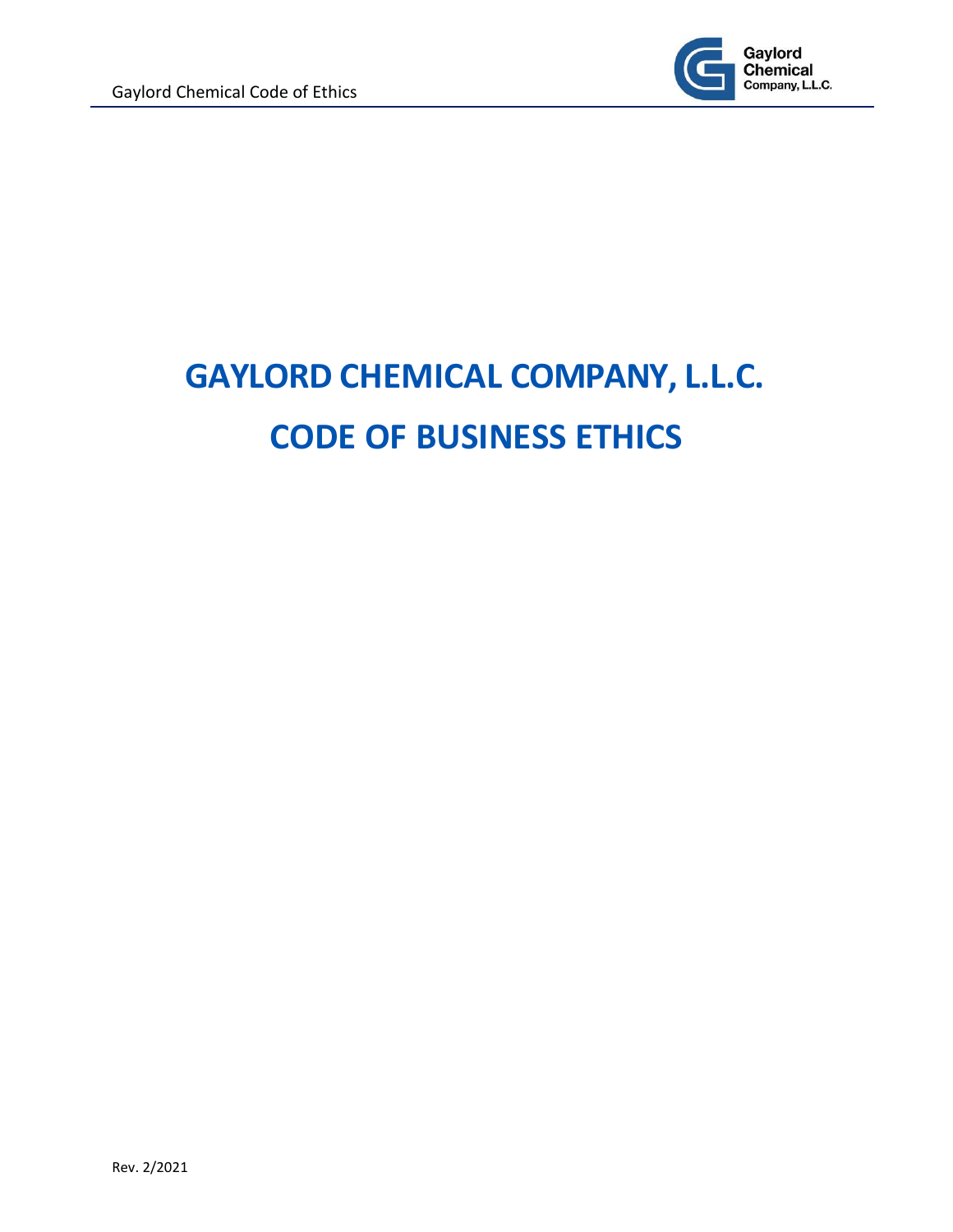

# Contents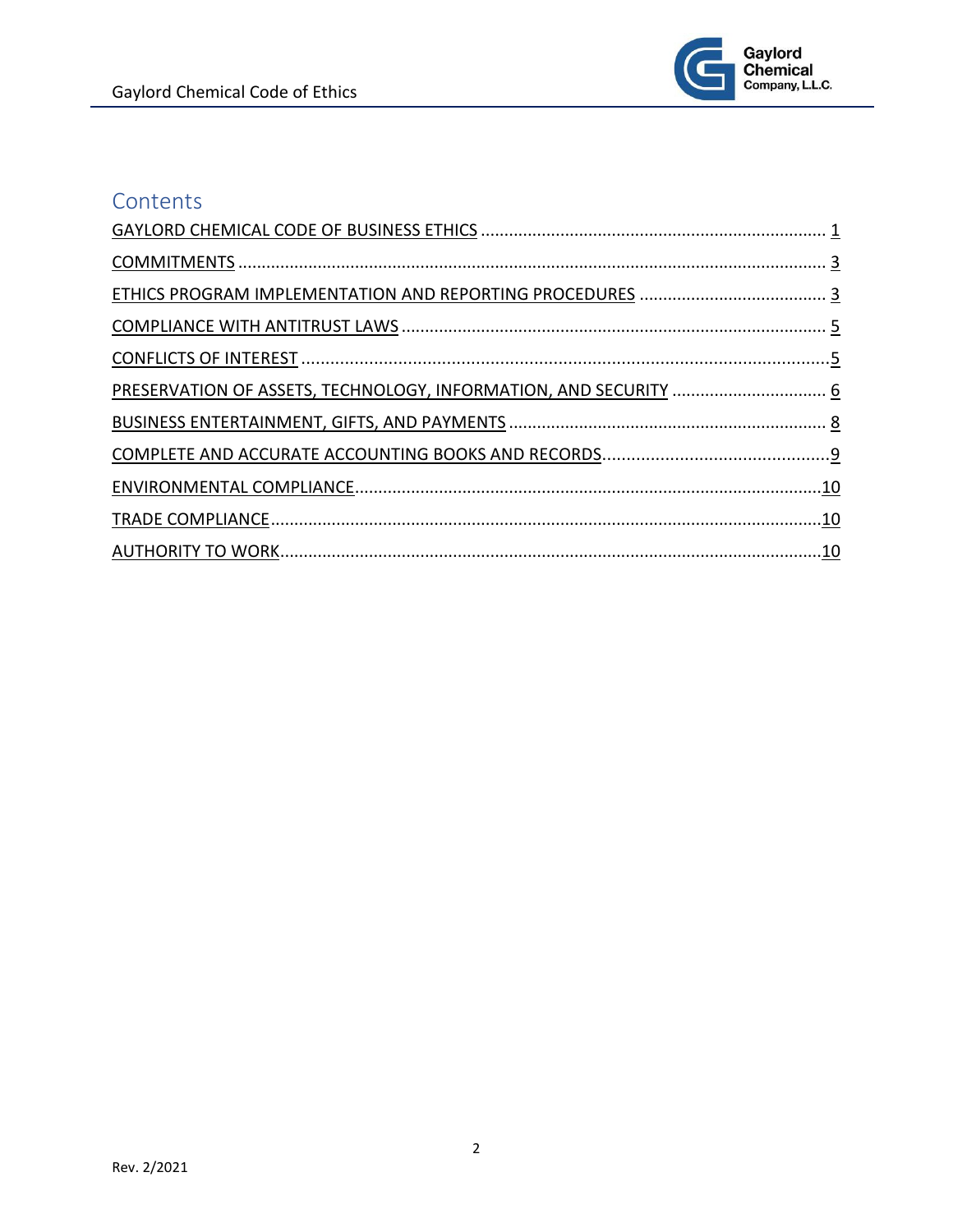

# **COMMITMENTS**

<span id="page-2-0"></span>Summarized below are Gaylord Chemical Company, L.L.C.*'s* ("Gaylord Chemical" or the "Company") commitments, which are a prime element in our Code of Business Ethics (the "Code" or the "Code of Ethics"):

- To our employees, we are committed to maintain safe and healthy working conditions, to provide work opportunities, compensation, training, promotions, and other conditions of employment without regard to race, color, age, creed, sex, religion, disability or national origin or any other category protected by law and to take affirmative action as appropriate to ensure the meeting of these objectives. Our commitment includes fair employment practices, workplace safety, corporate ethics, and complying with wage and hour laws. Having safe working conditions includes our commitment to a drug-free/alcohol-free workplace as such substance usage can impair judgment and performance. We prohibit the illegal or unauthorized possession or use of drugs and alcohol on Company time, on Gaylord Chemical premises and worksites, or while otherwise working for Gaylord Chemical. Gaylord Chemical is committed to a work environment free of conduct that constitutes harassment (for further information, please refer to our Anti-Harassment Policy);
- To our customers, we are committed to provide value through quality products and services which meet the needs and expectations of our customers, are delivered according to agreed schedules and conform to industry and government specifications and standards;
- To our suppliers, we are committed to being a good customer. We emphasize fair competition, a sense of responsibility and long-lasting relationships;
- To the communitiesin which we are located and to society as a whole, we are committed to responsible Company citizenship. We will conduct ourselves in a moral and ethical manner in all aspects of our business;
- To our shareholders, in pursuit of our growth and earnings objectives, we are committed to keep ethical standards at the forefront of our activity and exercise prudent judgment in the use of Company resources.

# **ETHICS PROGRAM IMPLEMENTATION AND REPORTING PROCEDURES**

# <span id="page-2-1"></span>Implementation

Implementation of this Code of Ethics is the responsibility of the CEO. Each supervisor has the responsibility for employees, including agents, consultants, and other representatives of the Company under his or her direction to:

- Ensure that current and new employees participate in education and training regarding this Code;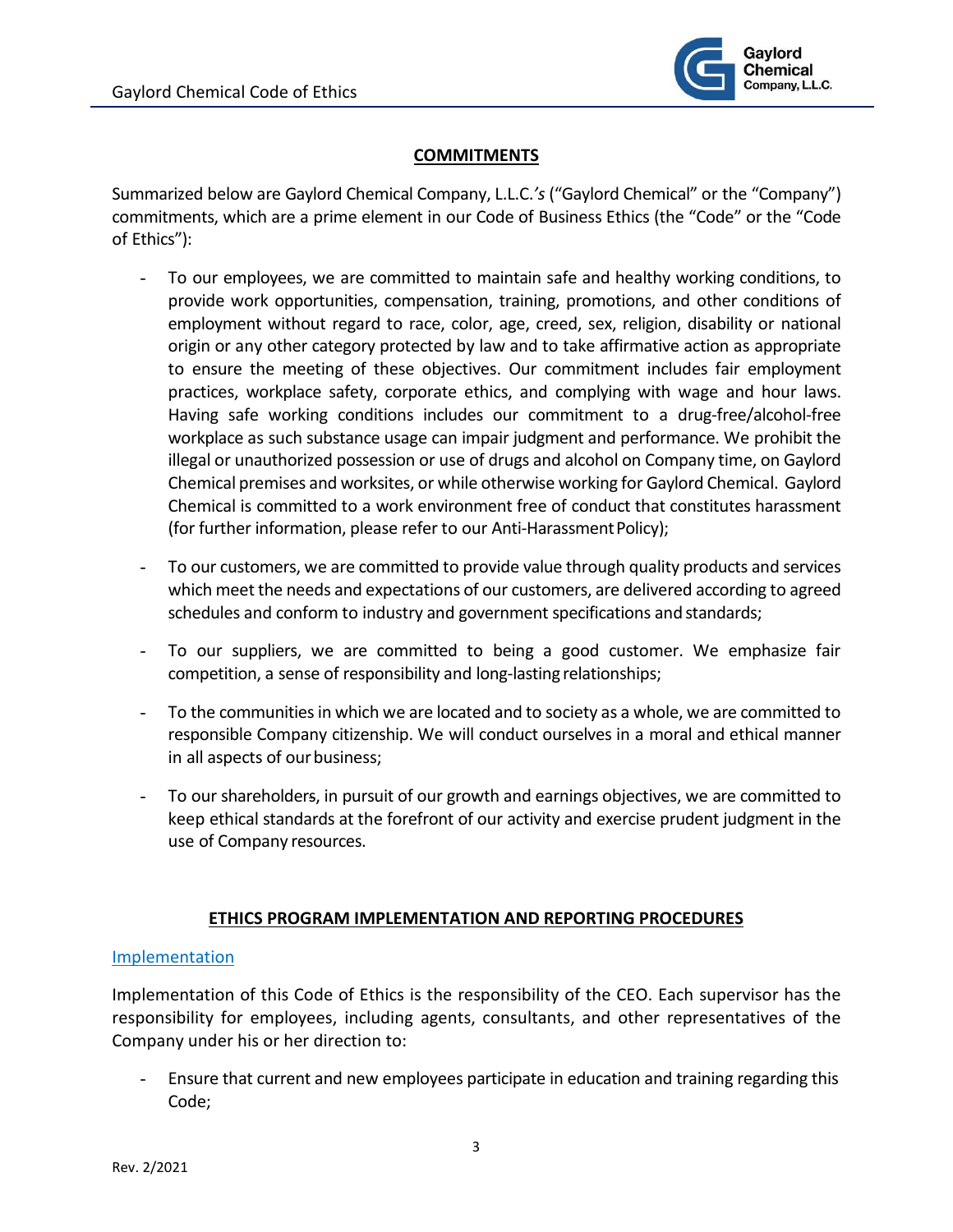

- Stressthe need for a commitment to the principles of this Code;
- Ensure that his or her department operates in accordance with the highest principles of business ethics; and
- Maintain a workplace environment that encourages open communication about the importance of operating under these principles and reinforces the lines of communication available to employees to resolve concerns related to this Code.

#### Reporting Procedures

Gaylord Chemical encourages employees to ask questions, voice concerns, and make appropriate suggestions regarding the business practices of the Company. Employees are responsible for familiarizing themselves with this Code and are expected to report promptly to management suspected violations of law, the Company's policies, and the Company's internal controls, so that management can take appropriate corrective action. The Company promptly investigates reports of suspected violations of law, policies, and internal control procedures. Management is ultimately responsible for the investigation of and appropriate response to reports of suspected violations of law, policies, and internal control procedures.

When possible, an employee should discuss suspected violations with the employee's immediate supervisor. Each supervisor is expected to be available to subordinates for that purpose. If an employee is dissatisfied following review with the employee'simmediate supervisor, that employee is encouraged to request further reviews, in the presence of the supervisor or otherwise. Reviews should continue to the level of management appropriate to resolve the issue. Depending on the subject matter of the question, concern, or suggestion, each employee has access to alternative channels of communication, for example, the third-party hotline or the Human Resources department. Suspected violations of law or the Company's policies involving a director or executive officer, as well as any concern regarding questionable accounting or auditing matters, should be referred directly to the CEO of the Company, or to the Board of Directorsif involving the CEO.

If an employee continues to be dissatisfied after following the above procedure or prefers to report anonymously, such employee may report the issue through the third-party hotline via telephone at 833-401-0002 or via web at [www.lighthouseservices.com/gaylordchem \(](http://www.lighthouseservices.com/gaylordchem)the "Ethics Hotline"). Any reports regarding the Senior Management Team, other than the CEO, will go to the CEO and to the Board of Directors. Any reports regarding the CEO or a Director of the Company are automatically escalated to outside legal counsel. Reports will remain anonymous and confidential to the extent practically and legally possible.

# **ETHICS HOTLINE CALL 833-401-0002**

# **OR VISIT www.lighthouse-services.com/gaylordchem**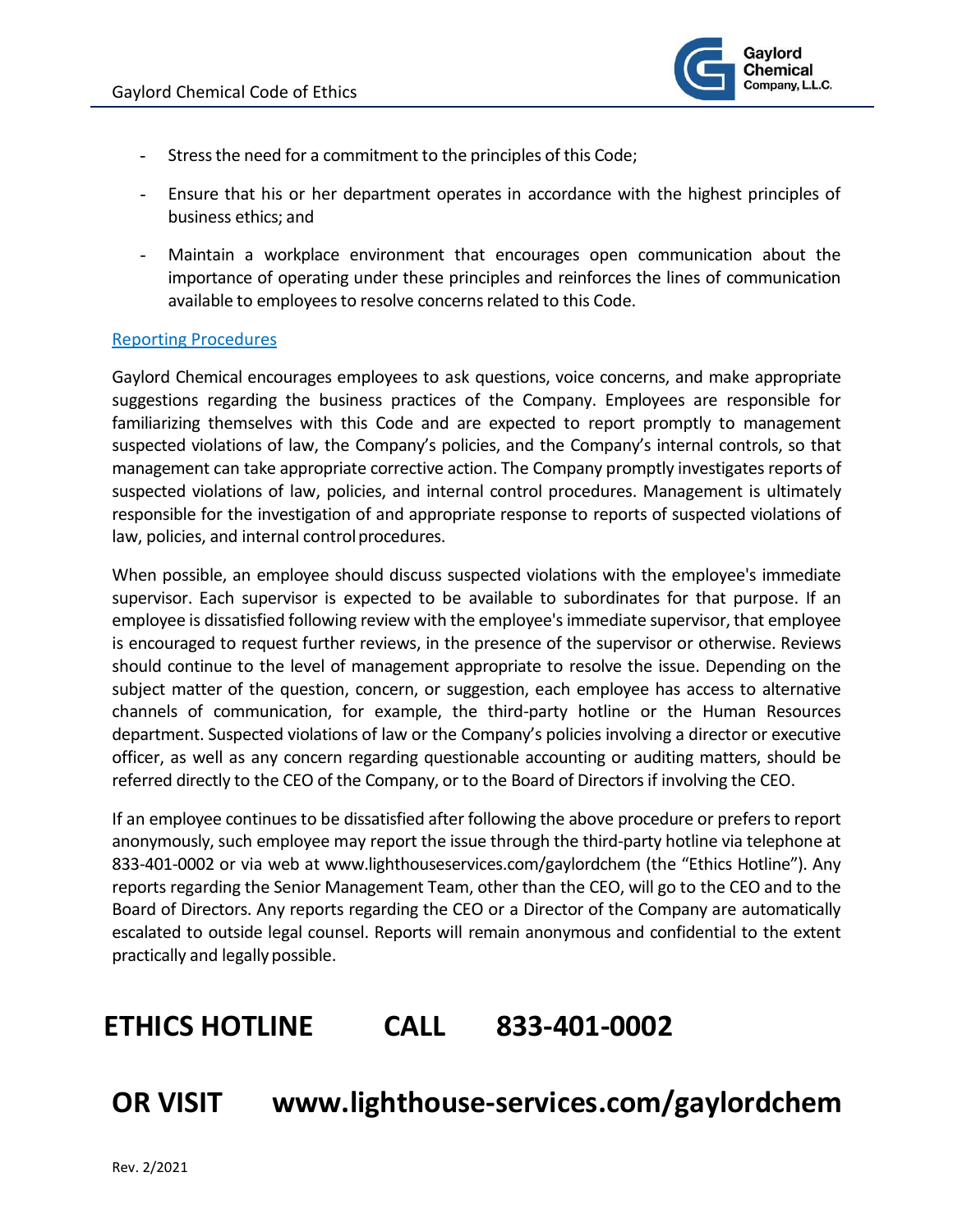

### Non-Retaliation

It is strictly against Company policy to retaliate against any employee who reports, in good faith, a possible violation of Company policy or law. Any attempt at retaliation against an employee who engages in any kind of whistleblowing in good faith will result in immediate disciplinary action. Employees should contact their supervisor or use the Ethics Hotline if they feel they are being subjected to retaliation.

#### **COMPLIANCE WITH ANTITRUST LAWS**

<span id="page-4-0"></span>The U.S. antitrust laws prohibit agreements and activities that may have the effect of reducing competition without providing counter-balancing benefits to consumers. We are committed to complying with all applicable competition and antitrust laws.

Gaylord Chemical employees should never enter into any understanding, written or oral, express or implied, with competitors regarding prices, terms of sale, division of markets or customers, or any other matter which potentially restrains competition. Employees should never communicate (directly or indirectly) with competitors in a manner which could affect pricing or marketing decisions such as sales terms, business plans, margins, inventory levels, ordiscounts.

At Gaylord Chemical, we never agree with competitors (directly or indirectly) to:

- Set prices or terms related to our products;
- Allocate customers, products, or markets;or
- Boycott suppliers or customers.

Accordingly, Gaylord Chemical has implemented a separate Antitrust Policy, which you can find on the Human Resources Page of the QMS (Quality Management System.) For further information regarding antitrust compliance, please refer to our Antitrust Policy. If you have any questions about Gaylord Chemical's Antitrust Policy, please contact the Vice President & Controller.

# **CONFLICTS OF INTEREST**

<span id="page-4-1"></span>Each one of us as an employee of Gaylord Chemical is in a position of trust regarding the Company and its assets. We must be careful to avoid situations where our personal interests could conflict or appearto conflict with the interests of Gaylord Chemical. Where a conflict exists, it must be resolved to the satisfaction of the Company in order for the employer/employee relationship tocontinue.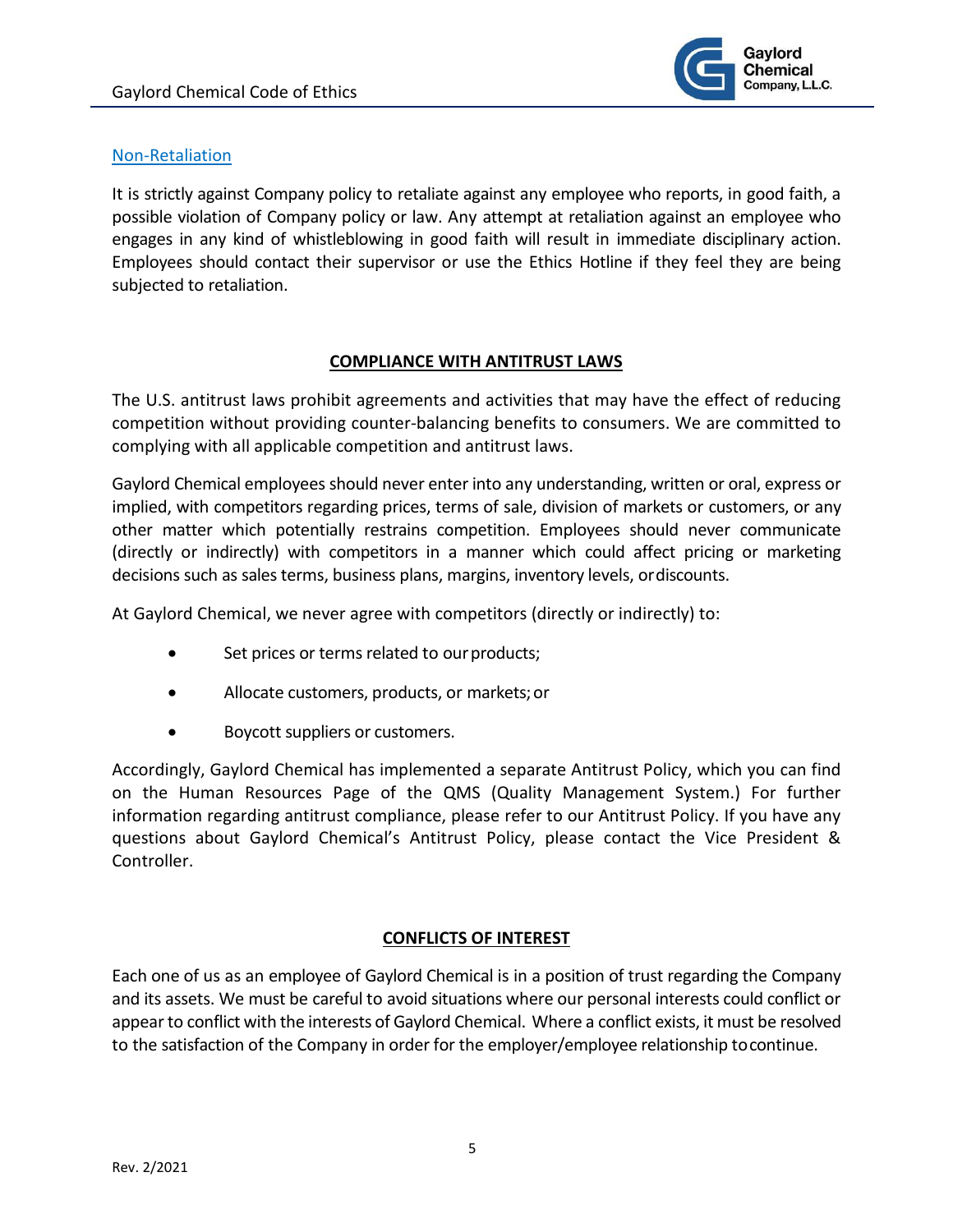

Company policy requires disclosure of any situation which is or could become a conflict. An employee should provide a written disclosure to his or her supervisor, who, along with the employee, will report the conflict or potential conflict to the Vice President & Controller.

Circumstances which could involve conflicts of interest and should be avoided are:

- Personal or family financial interests in a competitor, supplier, orcustomer;
- Employment by a competitor in anycapacity;
- Acceptance of lavish gifts and entertainment in exchange for a businessadvantage;
- Placement of business in a firm owned or controlled by an employee or family member;
- Acting as a consultant to a customer or supplier;or
- Unauthorized disclosure of confidential information relating to the Company or misuse of information or facilities belonging to the Company.

An activity is likely a conflict of interest if it has a negative impact on Gaylord Chemical's business interests, negatively affects Gaylord Chemical's reputation, or interferes with the employee's judgment in carrying out his or her job responsibilities.

Employees should immediately report any actual or potential conflicts of interest to his or her supervisor. If unsure whether something constitutes a conflict of interest, please ask the VP & Controller.

Directors, officers, employees, and board members of the Company have an ethical responsibility to Gaylord Chemical to avoid activities or relationships that may interfere, or have the appearance of interfering, with the official duties of their respective positions. Directors, officers, employees and board members are prohibited from using corporate property or information for improper personal gain or to compete with Gaylord Chemical directly or indirectly.

(See also Confidential Information Policy, Trade Secrets Policy, and Anti-Corruption Policy that you can find on the Human Resources page of Gaylord's QMS (Quality Management System.)

# **PRESERVATION OF ASSETS, TECHNOLOGY, INFORMATION, AND SECURITY**

<span id="page-5-0"></span>It is the responsibility of each one of us to preserve the Company's assets including its property, plant, equipment, and information. It is also our responsibility to safeguard and efficiently utilize any customer owned equipment which has been entrusted to us. No employee shall make improper use of Company or customer resources or permit others to do so. The use of Company materials,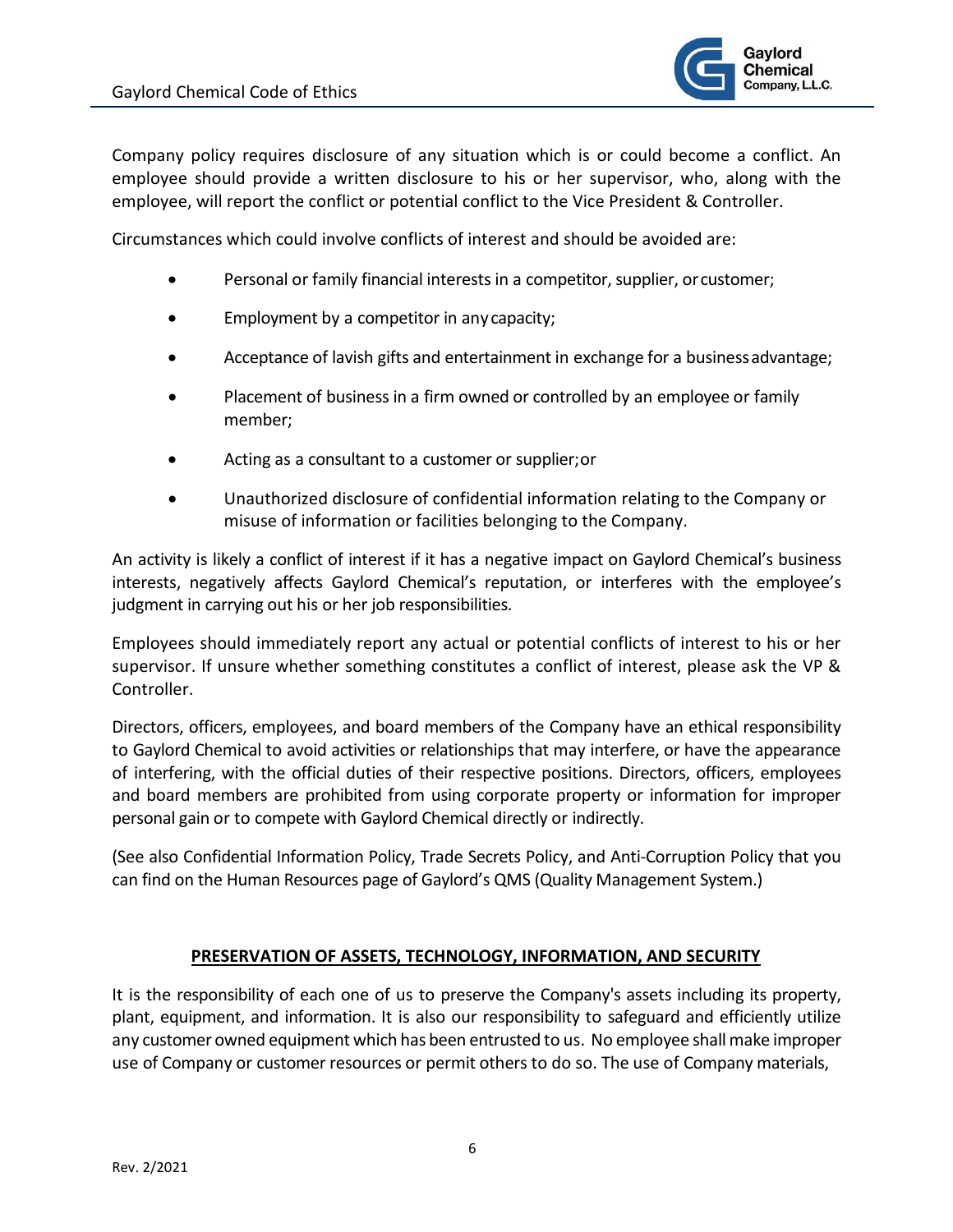

equipment, and information for non-Company purposes is permitted only with the approval of supervisors having authority to permit such usage.

Gaylord Chemical prides itself as a leader in the design, manufacture, and sale of a variety of proprietary products requiring significant development and processing expertise. Failure to maintain control over our technology could result in our losing the benefits of innovation and in significant harm to the Company. To protect against the unauthorized disclosure of confidential information, Gaylord Chemical has a Proprietary Information Agreement. Each employee must sign and comply with this agreement as a prerequisite of employment*.* Each employee is responsible to guard our technology against unauthorized disclosure. This applies to proprietary data developed by Gaylord as well as to information entrusted to us by suppliers and customers.

We respect the privacy of our customers, employees, suppliers, shareholders, and community, and we handle personal information with care. We are committed to complying with data privacy laws on how to responsibly collect, store, use, manage, share, transfer, and delete personal information.

Plant visits by employees or agents of a competitor not only can create risks under antitrust laws, but also can be the source of technological loss and financial embarrassment. To minimize these risks, all plant visits are subject to the following rules:

- Plant visits are permitted only with the prior permission of the CEO, or his or her designee. All requests for approval should be reviewed first with local management before being scheduled.
- Plant visits by competitive employees should be kept to a minimum and should occur only to the extent that information concerning machinery, technological improvements or the like is essential to the conduct of Gaylord Chemical's business and, as a practical matter, is not available through alternative sources. The CEO must approve any visits by competitors.
- At no time during a plant visit may production costs, sales prices or other sales or marketing information be discussed. Any attempt by a competitor to discuss such subjects should be promptly reported to Company counsel; no matter the environment in which the discussion occurs.
- All plant visitors are required to first agree to maintain confidential the information they learn. Appropriate signed "Confidentiality Agreements" must be used with vendors*,* consultants, customers and other visitors when confidential information will or may be disclosed.
- Allplant visitors will comply with the established plant safety procedures and protocols.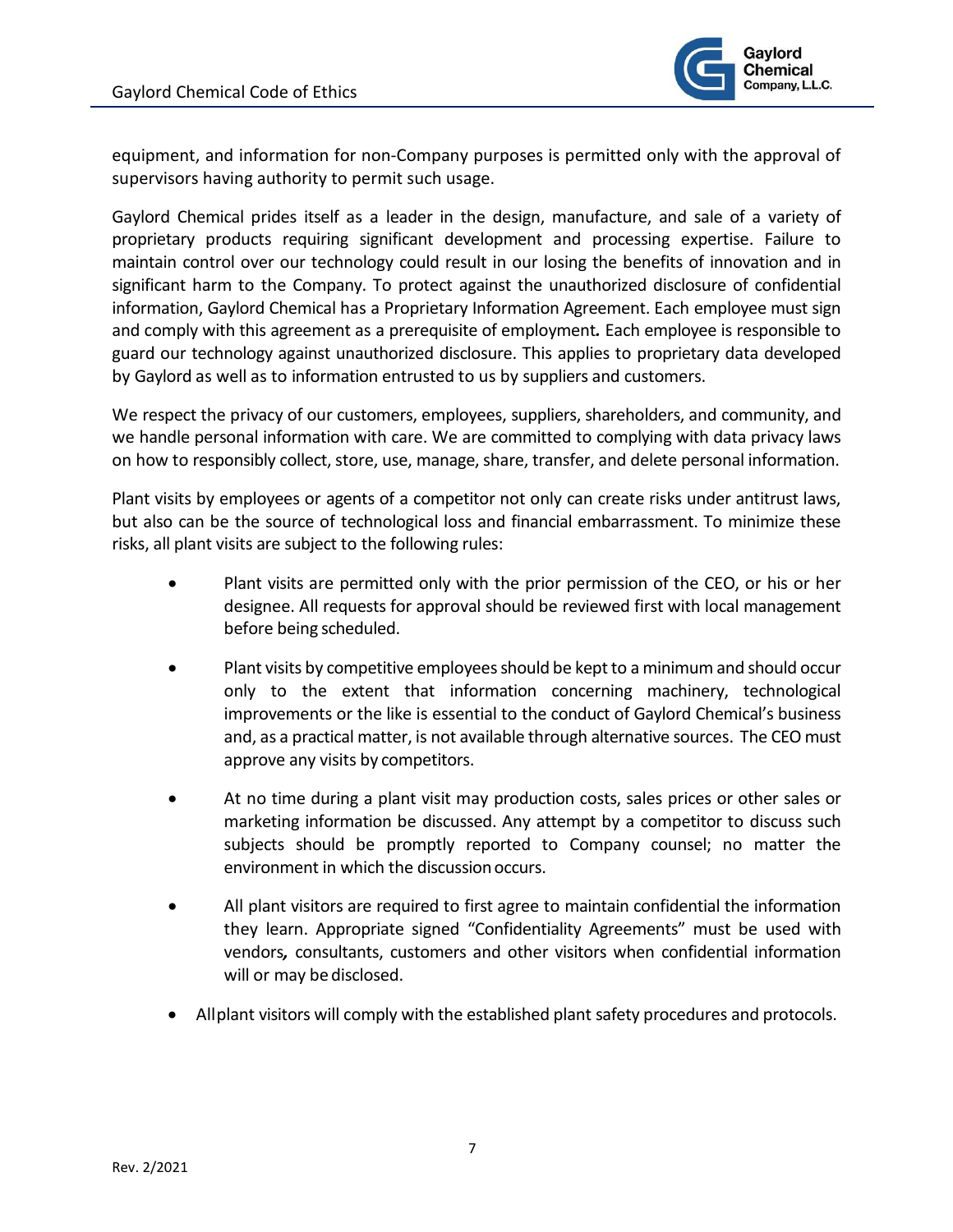

# **BUSINESS ENTERTAINMENT, GIFTS, AND PAYMENTS**

<span id="page-7-0"></span>Gaylord Chemical's success in the market is based on the value provided to its customers through quality products and services delivered. The Company does not gain nor seek to gain any improper business advantage through bribery, improper payments, or other illegal means. It is imperative that we exercise good judgment and caution when both giving and receiving gifts, meals, or other types of entertainment in accordance with reasonable and lawful customs in the marketplace.

Gaylord Chemical prohibits employees from accepting or agreeing to the payment of a bribe, kickback, or anything of value to obtain an improper business advantage or to influence official action. Those are illegal acts and can result in the criminal prosecution of those involved including the Company. Gaylord Chemical prohibits employees from providing gifts or entertainment to government officials to avoid even the appearance of impropriety.

For more information on our policy regarding business entertainment, gifts, and payments, please refer to our Anti-Corruption Policy that you can find on the Human Resources page of Gaylord's QMS (Quality Management System.) For further questions, please contact the Vice President & Controller.

# Relationships with Customers or Potential Customers

From time to time we may provide unsolicited entertainment, meals, and other business courtesies to customers or potential customers, provided such occasions arise in the ordinary course of business, involve reasonable-not lavish-expenditures, do not obligate the recipient in any manner, and take place in a setting appropriate for the individuals involved and thebusiness at hand.

Employees may give gifts to customers or potential customers where the presentation and acceptance of gifts is lawful and the normal business practice. All such gifts shall be of reasonable, nominal value and the presentation approved in advance by your supervisor. Such gifts must be presented in a manner that clearly identifies Gaylord Chemical and the occasion which warrantsthe presentation. Gaylord Chemical prohibits employees from providing gifts or entertainment to government officials to avoid even the appearance ofimpropriety.

In all cases where entertainment, meals, other business courtesies or gifts are provided, employees must ensure that such expenditures are in the proper course of business and cannot reasonably be construed as bribes or improper payments. Employees must fully document and record all approved expenditures for meals, refreshments, entertainment, and gifts in accordance with Company procedures.

# Receipt of Items by Gaylord Chemical Personnel

Our employees may accept entertainment, meals, and refreshments of nominal value in connection with business discussions provided they are reasonable, consistent with local law, unsolicited, legitimately promotes our business, and cannot be construed as an attempt by the giving party to secure favor or otherwise create a conflict ofinterest.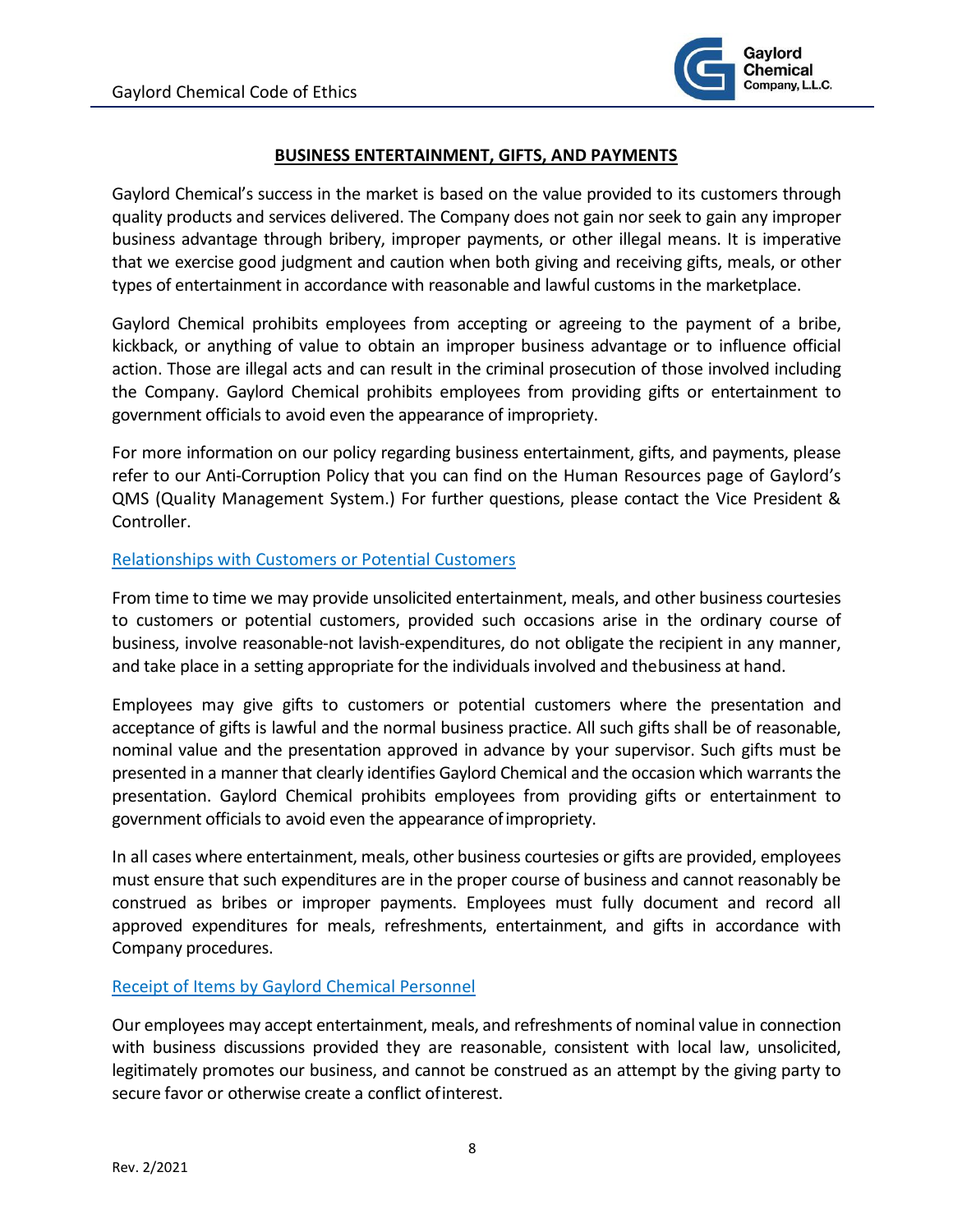

Gaylord Chemical employees may receive gifts of nominal value and within reason, provided they report them to their supervisors who will determine whether they can be accepted. Gifts of more than nominal value or of reasonable amount should be tactfully discouraged. However, where business circumstances so require, the employee may receive such a gift provided it is reported to the employee's supervisor who will determine whether it may be retained or becomes Company property.

See "Travel Expense Reporting" in the Controller's Manual for more detailed treatment of expense matters.

# **COMPLETE AND ACCURATE ACCOUNTING BOOKS AND RECORDS**

<span id="page-8-0"></span>Gaylord Chemical policy requiresfull compliance with the spirit and letter of the applicable laws and regulations which mandate that its books of account and records be accurately maintained and fully disclose all transactions and the nature thereof. Employees are reminded of the following record keeping requirements:

- All books, records, and accounts must be kept in acceptable detail and must accurately and fairly reflect the transactions and dispositions of the Company's assets;
- All disbursements of funds and all receipts must be properly and promptly recorded;
- No undisclosed or unrecorded fund may be established for any purpose;
- A system of internal accounting controls must be maintained which is sufficient to provide reasonable assurance that transactions are:
	- a) executed in accordance with management's authorization;
	- b) recorded in a manner that permits preparation of financial statements in conformity with Generally Accepted Accounting Principles (GAAP*)* and other applicable criteria; and
	- c) recorded so as to maintain accountability for the Company'sassets.

We should all be aware that penalties for violating the law in this area can be severe for the Company and for the employees involved. Additional information dealing with this subject is contained in published Company and financial policies.